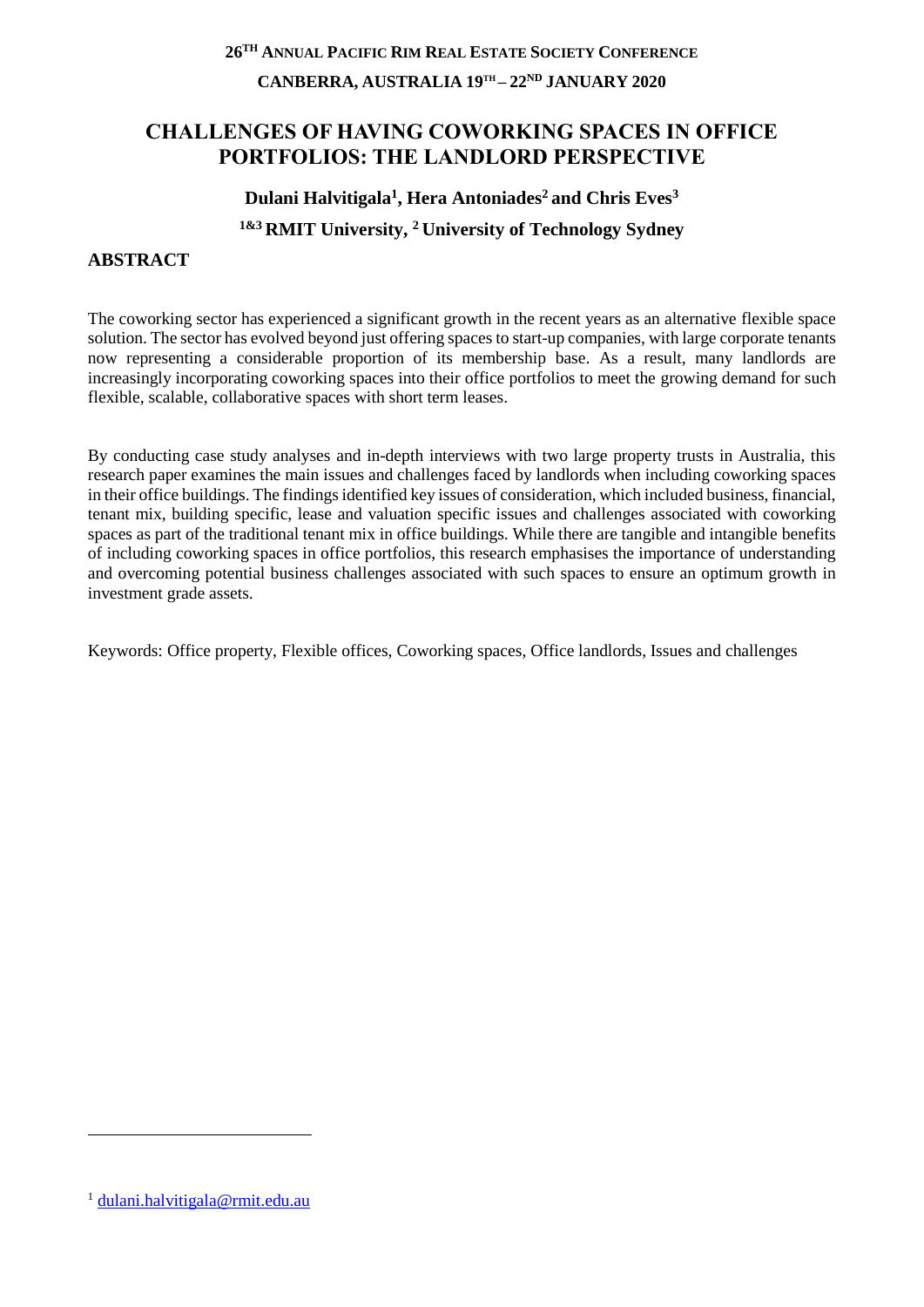## **INTRODUCTION**

Coworking originated in San Francisco in 2005, and has become a global phenomenon. Australia is one of the earlier adopters of the coworking culture outside of the US, with coworking spaces opening in the country as early as 2006 (Knight Frank, 2016). Coworking provides independent spaces within shared office spaces to members from diverse organisations and individuals. There are varying approaches for the use of coworking space. For instance, members can work alone or interact with like-minded people on a pay-as-you-go basis (Bouncken and Reuschl, 2016). The space is also suitable for start-up businesses, freelancers and entrepreneurs who like to work in environments which facilitate creativity, critical thinking, knowledge sharing, communication and collaboration (Spinuzzi, 2013; Parrino, 2013). Advancements in information and collaboration technologies and globalisation of business have created a need for flexible office environments in which people have more options for how, when and where to work (Kojo and Nenonen, 2016).

Initially, traditional landlords were leasing their spaces to coworking operators, who in turn subleased to startup companies and individuals from a variety of industries. However, many office landlords were challenged by the coworking practice, as the traditional office space requirements and leasing principles were changing. Office landlords were the slowest adaptors to the growing coworking practice (Green, 2014). Similarly, with the preference to lease spaces to large-scale corporations and professional service firms, landlords were cautious in welcoming coworking operators into their buildings (Green, 2014). However, it was also recognised that coworking spaces had the potential to create several tangible and intangible benefits to office landlords. For instance the coworking inclusion in the property portfolio appeared to enhance the performance and utilisation of commercial real estate.

While workplace evolution has historically being gradual, the coworking industry has been expanding at an exponential rate over the last decade in many global property markets (Knight Frank, 2017). For example, the total flexible office spaces available in the Asia Pacific region in 2018 is approximately 3.5 million square metres and this is an increase of 27% from 2017, and an increase of 56% in the 12 months prior (Boucher, 2018). Therefore, in recent years with the growing demand within the coworking culture, traditional office landlords have explored these new opportunities. They have strategically leased their office space to coworking operators within their own buildings and/or incorporated coworking spaces within their portfolio management.

Additionally, there are suggestions that the coworking phenomenon is the new office market disrupter or the 'Uber' of the office market. Unlike renting space in traditional offices, members of coworking spaces are not required to sign long term leases, pay any deposits or spend large capital outlays on fit-outs. The norm is for the coworking operators to provide membership subscriptions to the end users, who in return receive the right to use the office space and associated facilities.

This research paper examines the main issues and challenges faced by landlords who lease their spaces to coworking operators, and landlords who enter the market directly by developing and operating their own coworking platforms. The first part of the paper discusses the literature with regards to the adoption of coworking spaces both nationally and internationally. The research is undertaken by conducting case study analyses and in-depth interviews with two large property trusts in Australia. The paper continues with an analysis and discussion of the main themes emerging from the two case studies undertaken. The conclusion summarises the main challenges from the landlord's perspective.

### **LITERATURE REVIEW**

Coworking spaces are beneficial for those who desire an environment which facilitates creativity, critical thinking, knowledge sharing and collaboration. However these specific user requirements presented to landlords, will challenge and contest the standard way of providing working space, when weighted against the traditional office space environment. Research highlights the benefits of collaboration for start-ups to encourage creativity and innovation, and acknowledge that working in solidarity will not necessarily produce the required results (Gandini 2015; Gerdenitsch et al. 2016). Interestingly, research focusing on the challenges which are experienced from the landlords' perspective do not appear to have been investigated as thoroughly. Therefore the literature review in this section links the needs of the end users, and draws together the subsequent emerging themes pertinent to landlords and coworking operators.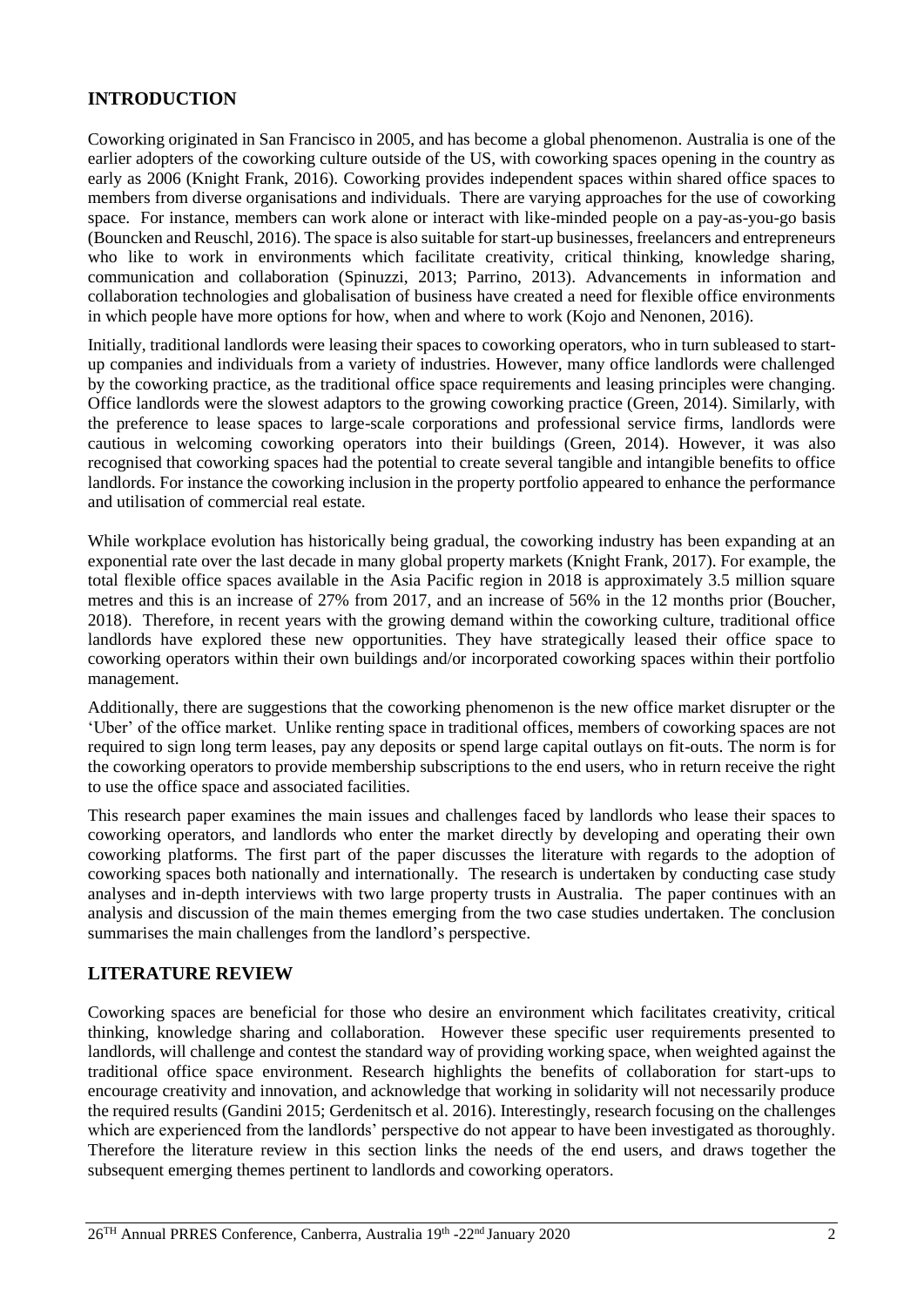### **The business frontier**

Serviced offices, which were introduced many decades ago into the commercial market offered a different package of benefits which included reception and secretarial services, phone lines, faxes and postal services; and included dedicated office space to the same users i.e. the right to occupy the same space during the term of the tenancy and short term leases. However, technological improvements such as the advancement of mobile phones, internet and cloud based access, has contributed to the revolution in the workforce (Waters-Lynch and Potts 2017). Additionally, the traditional 9 to 5 work environment is shifting, and remote working is becoming more popular and desirable.

Similarly, office space designs which provide an environment for cutting edge creativity, providing optimal use of space coupled with good lighting and enhanced workflow are transforming the traditional office space environment into more vibrant and engaging spaces. Therefore a key consideration for landlords is how to better utilize existing office space, simultaneously meet the changing nature of the workforce, and obtain maximum cash inflow of rentals.

For instance, the landlord faces the scenario of redesigning and modifying existing office spaces from the traditional blueprints to a vibrant engaging hub. In this regard, the research identified the need for a "supportive and a productive business climate" coupled with a "physical environment where creativity and innovation can flourish" (Fuzi 2015). Similarly, there is an expectation that coworking spaces will provide flexibility, and opportunities to access social support (Gerdenitsch et al. 2016). However these expectations have placed stress on the commercial portfolios with some landlords expanding their operations into the regional areas. Subsequently, there appears to be an increasingly popular demand to position co working centres in key regional areas (Cameron 2012; Forbes 2014). Commercial landlords may consider this as an exciting opportunity to transform difficult to lease commercial premises into coworking vibrant hubs.

### **Coworking operators**

Research by Brown (2017) suggests the use of caution when setting up coworking hubs, as not all locations will meet the supply and demand expectations. This is further reiterated with the consideration of the financial viability for landlords and if the coworking business model can be sustained (Brodel et al., 2015; Chuah 2016). This research has identified the difficulties in attracting new clients to a coworking hub, and the viability to sustain the membership fee, with some landlords indirectly offering a subsidised fee structure. However, a traditional standard lease usually attracts a free rental period upfront and therefore an on par comparison of the financial viability would be necessary. Internationally, major flexible office space provides such as Regus, Servcorp, The Executive Centre, Compass Offices and Asia Pacific Serviced Offices shifted from the traditional serviced office space model to the coworking hubs model which offered greater flexibility and innovative modern office designs (Office Hub 2018).

### **Building Specifics**

The introduction of coworking space has raised concerns with the long-term demand for leased office premises; and the possible reduced demand for reactive expansion space, resulting in smaller but more stable tenant requirements (Knight Frank, 2016). Additionally the increased higher occupation density could cause structural stress on building services which were not designed for higher occupant density. Therefore many landlords will be required to invest substantial capital to upgrade buildings and space expansion, before leasing spaces to coworking operators. However, it is difficult to conduct rational cost-benefit analysis for such upgrades as there is no hard quantitative evidence available on the benefits of leasing space to coworking providers.

Therefore, well-defined provisions in terms of landlord consent on subleasing, terms between the provider and the end-user, restrictions on use of space and associated amenities, minimum space requirements per user, building operation and maintenance responsibilities and termination rights should be included in the head lease.

### **Building Amenities and Facilities**

The younger workforce of today is a key driver of the coworking space and according to research undertaken by Office Hub (2018:5), "more than 76,000 people looking for flexible office space in 2017-18, coworking is most popular among 25-34-year-olds and steadily decreases in popularity among the older the age group". In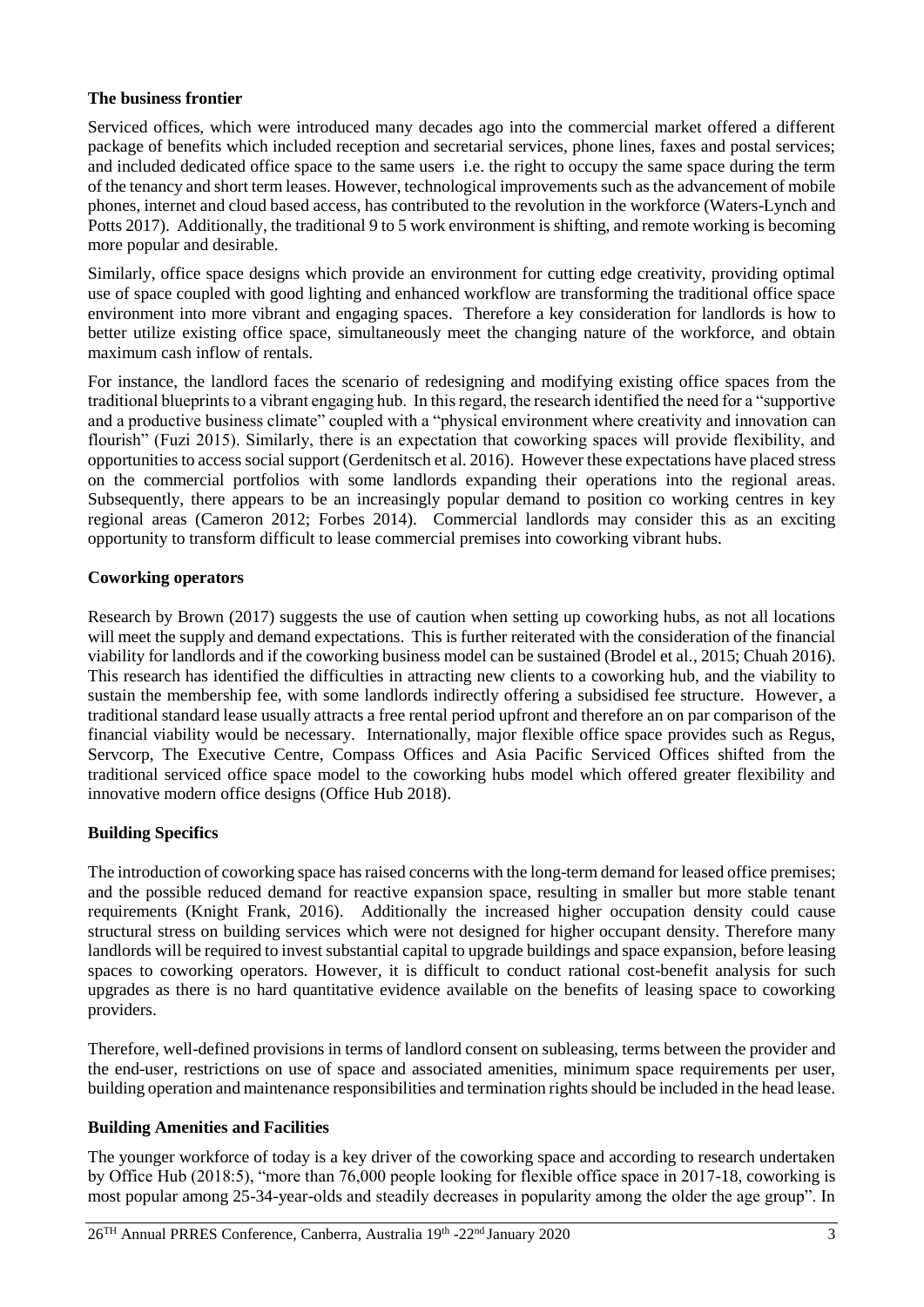a study undertaken by Steelcase360 (Knight Frank 2017) four main principle designs were identified to leverage millennial behaviours. These included a need to design for identity which includes the notion of social awareness and the awareness of environmental issues; the second was to design for growth, which includes team hub spaces, non-hierarchical and informal collaborative spaces. Thirdly the design should incorporate work-for-life, which covers support and physical wellbeing and a reflection of work-life integration; and fourthly to incorporate technology.

In 2017, WeWork raised the profile of coworking hubs, and influenced the awareness of a new working style. This included a focus on optimum spatial design and a community environment. Similar outcomes occurred with Workspace365, WOTSO Workspace and Gravity to name a few (Office Hub 2018). Similarly, a number coworking operators provide an in-house barista, sleeping pods and wellness rooms.

### **Tenant Mix**

Traditionally start-ups are associated with thoughts of innovation and entrepreneurship with recent research labelling the space as a "new form of urban social infrastructure" (Merkel 2015). However whilst these coworking spaces are designed to encourage networking and collaboration, the outcomes are also dependent on user mix and location (Gandini 2015).

There are numerous benefits for users such as the cost elimination of setting up a home-based office and clearly separating home life styles and professional work commitments. A clear detachment is the elimination of merging the home and office environment (Land et al. 2012); and further research suggests co-workers have started to leave their computers at coworking centres, rather than taking their work home (Kjaerulff 2010; Cameron 2012; Forbes 2014). Therefore, these changing work patterns provide a guide for commercial landlords to rethink their tenant mix and how the spaces are used within industry. Where once upon a time, the traditional long term lease rental was the expectation for corporate businesses and freelance individuals chose to work from home, the last decade has witnessed a shift in the office environment (Dixon and Ross 2011; Bryant 2003; Brunelle 2013; Ross and Blumenstein 2013).

Additionally, when introducing coworking spaces into multi-tenanted buildings, landlords need to consider and address several issues such as appropriate tenant mix, compatibility between different end-users, relationships among other tenants and end-users, clarity as to the use of building common areas, and security issues within the building.

### **Lease Specific**

Conventional office spaces on traditional leases may not be suitable for small scale organisations that require small office spaces. For example in Australia, more than 90% of businesses employ less than 20 people and therefore they do not require large office spaces (Philipp, 2018). The existing literature also suggests that in the traditional leasing environment, many landlords attempt to enforce strongly pro-landlord lease forms by being largely inflexible towards tenant lease requirements (Crosby et al., 2003; Crosby et al., 2006; Dunn, 2003; Edward and Krendel, 2007; French and Jones, 2010; Lizieri et al., 1997). For instance, in the UK, studies (Crosby et al., 2006; Sanderson and Edwards, 2016) identify a high level of frustration among tenants who are committed to leases that lack the flexibility in lease covenants, which ultimately affects their overall satisfaction with the lease.

Advancements in information and communication technologies and globalisation of business have created a need for flexible office environments in which people have more options for how, when and where to work (Kojo and Nenonen, 2016). One consequence of this paradigm shift has been the increasing demand for flexible spaces such as coworking spaces that allow occupiers to be more adroit in reacting to sudden changes in business conditions (CBRE, 2018). In contrast to rigid traditional leasing model, coworking spaces provide their occupiers the freedom to expand and contract their space requirements as needed and allow them pay for the space they actually use (Green 2014). This continued expansion of flexible spaces will drive a structural shift in the office markets, at least in the short-term (CBRE, 2018).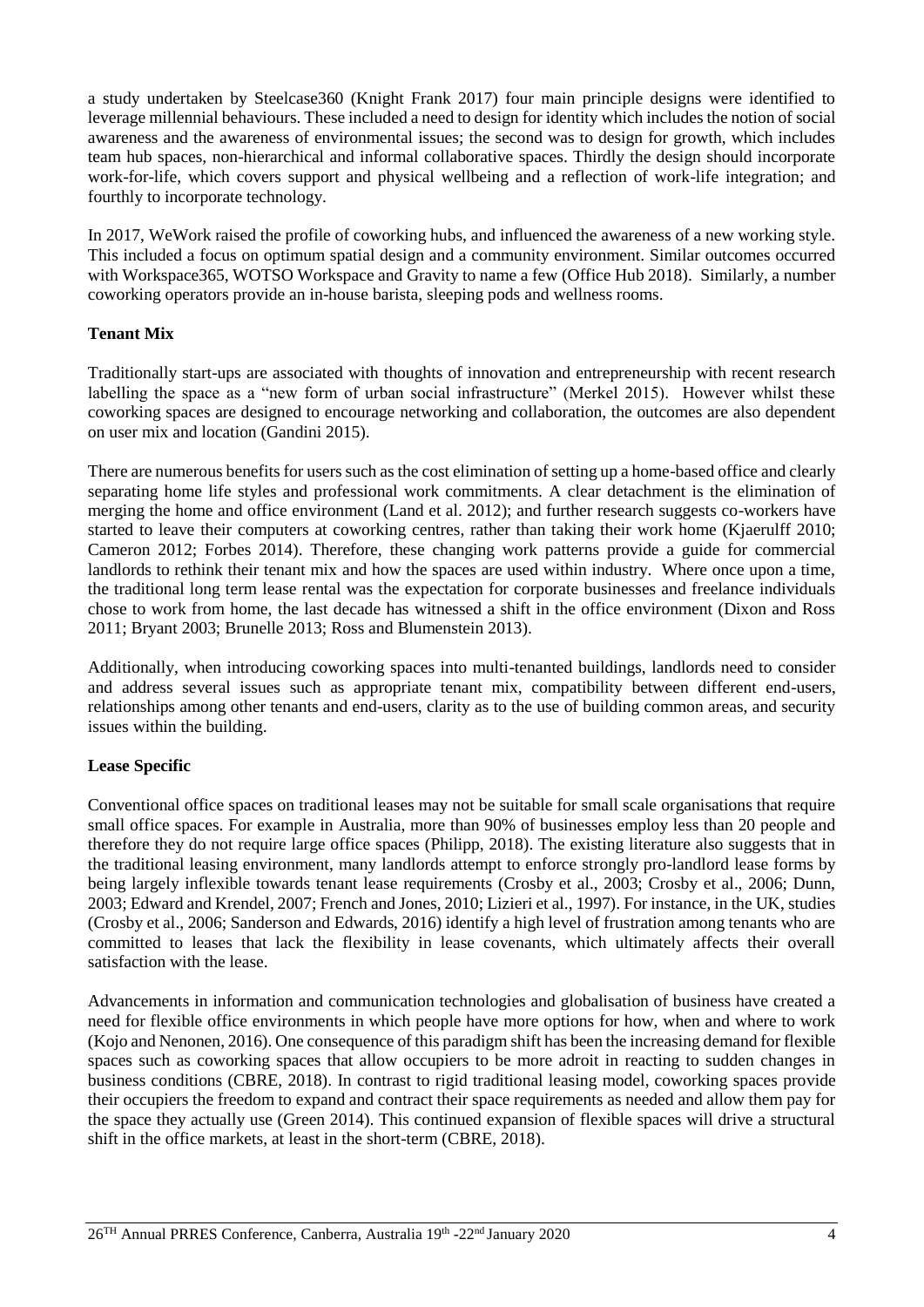### **Valuation Specific**

For many landlords a strategic approach is the ability to achieve an optimal balance of traditional and flexible spaces. Therefore landlords have the option to set up their own coworking platforms within their portfolios, by providing the services themselves, and leasing spaces directly to coworking space users. In fact, CBRE's 2018 Asia Pacific Investor Intentions Survey found that about half of investors believe that allocating under 20% of the total lettable area of the building to flexible spaces can enhance the value of the property (CBRE, 2018).

Furthermore, Lizieri et al. (1997) identified that the institutional structure of the property market imposes certain constraints on achieving flexibility in leasing structures. These include valuers and valuation models penalising non-standard lease structures in the market, legal advisors resisting different contractual forms, institutional investors looking unfavourably on leases with flexible provisions, and tenants being unwilling to pay a realistic price to achieve flexibility. Changes in tenant requirements will influence the level and the stability of rental income. Therefore, any move towards more flexible patterns of occupation will tend to increase the risk of investing in real estate for developers, for banks financing and funding property and for long-term investors holding property as landlords (Lizieri, 2003; Chicago Business, 2019).

These changing patterns associated with the useage of commercial space, and the transformation of coworking hubs provides a new dimension to the commercial leasing market and the traditional landlord. The next section of the paper discusses the research methodology adopted for the two case studies selected.

## **RESEARCH METHODOLOGY**

The qualitative research approach was selected due to the explorative nature of the research (Silverman, 2013). Qualitative data is contextual as the analysis involves developing insights based on a deep understanding of a particular context (Cassell et al., 2018), which is the objective of this research. Therefore, a case study analyses of two large Australian Real Estate Investment Trusts (REITs) were undertaken, with the aim to examine the issues and challenges faced by landlords when coworking spaces were included in their traditional office portfolios. The selected REITs are two of the largest Real Estate Investment Trusts in Australia and collectively own and manage over \$18 billion worth diversified portfolios of high-quality Australian office, retail and logistics property assets (Annual reports of REITS). Both REITs have moved into the flexible office market and include coworking spaces within their office portfolios. One of the REITs has entered the market directly by developing and operating their own coworking spaces while the other REIT has leased several spaces to coworking operators who operate such workplaces. Therefore, the research was examined from two different investment perspectives. Firstly, in relation to the coworking sector directly owning and operating coworking spaces, and secondly indirect involvement in the sector by leasing spaces to coworking operators.

One-to-one, semi-structured, in-depth interviews were conducted with the National Directors of flexible space solutions in the two selected REITs to obtain an in-depth understanding of their coworking strategies and practices. Semi-structured forms of interviews were used as this offers a versatile way of collecting data, allowing the interviewer to use probes with a view to clearing up vague responses, or to ask for elaboration of incomplete answers (Welman and Kruger, 2001). Both interviewees held the highest level of responsibility for key property related investment and management decisions for their coworking spaces. Interview questions were designed to elicit an in-depth understanding of their perceptions and experience of incorporating coworking spaces to capture a market segment of start-ups and freelancers that otherwise would not fit under their traditional office leases. The topics covered in the interviews included their investment strategies in the coworking sector, their experience with coworking operators and users in their buildings, and the main issues and challenges faced by landlords when including coworking spaces within their traditional tenant mix. These findings were analysed using thematic analysis, which aimed to identify patterns or themes within the qualitative data collected (Creswell, 2009). The next section of this paper discusses the comments and feedback from the interviews.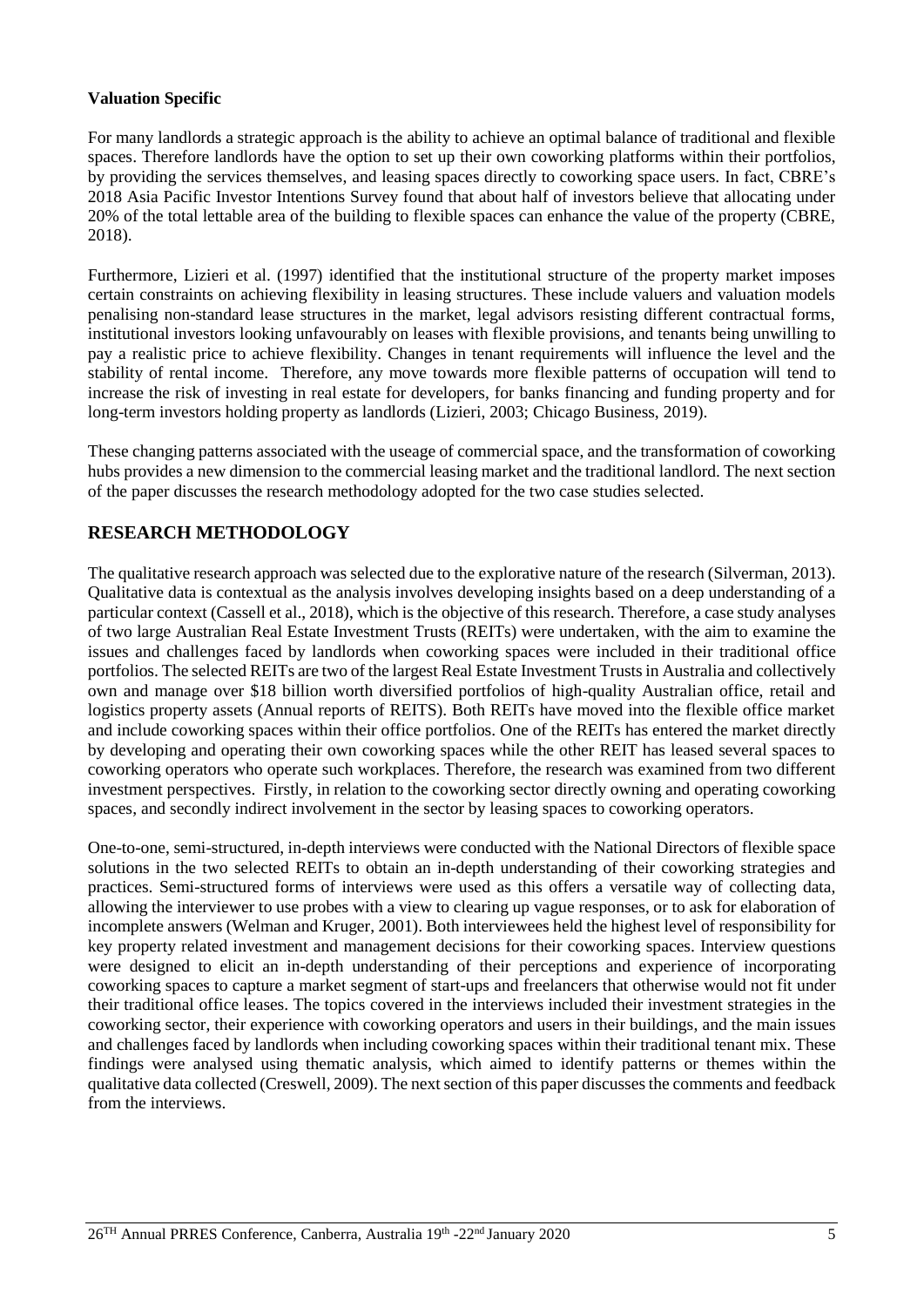### **RESULTS AND DISCUSSION**

The coding system was developed from the semi-structured interview questions and the completed in-depth interview transcripts. There were seven main themes identified, namely business specific issues, coworking operator specific issues, building specifics, building amenities and facilities, tenant mix specific issues, lease specific issues, and valuation specific issues. These main issues and challenges faced by landlords when including coworking spaces within their portfolios are discussed, supported with quotes from the interviewees.

### **Business specific issues**

There are suggestions that the coworking phenomenon is the new office market disrupter or the 'Uber' of the office market. Both interviewees shared a common view that the relative immaturity of the coworking sector creates challenges for landlords when understanding the long-term prospect of the sector as '*it has not been tried and tested in every market condition*' (Interviewee 2). While acknowledging that the sector performs well in current stable market conditions, they raised concerns about the unknowns of its resilience during market downturns. Therefore, they emphasised that the next recession will be a true test of the long-term sustainability of the coworking model. One interviewee explained their concerns as follows:

'*X (name of a high-profile global operator) definitely has a place in a lot of buildings, I would not be worried about putting them in my buildings now. I would be worried how they are tracking in 5 years' time. And I think we need to go through a few cycles to figure out what it might look like. Is it a trend or is it a fad? I don't have the answer, we just don't have enough evidence to know the answer'*  (Interviewee 1).

This was mainly due to coworking operators' commitment to long leases while generating revenue through short term subscriptions with space users to generate their profit. Unlike renting space in traditional offices, members of coworking spaces are not required to sign long term leases, pay any deposits or spend large capital outlays on fit-outs. Therefore, any downturn in market dynamics could adversely affect operators' profitability. The impact of a contracting economy would create more adverse consequences to landlords with nontraditional lease models such as revenue sharing models. The interviewees claimed that high-profile operators often try to negotiate non-traditional lease covenants such as below-market rents, longer leases, increased tenant improvement allowances, lower bank guarantees, which will transfer more cashflow risk to the landlord in uncertain market conditions. Furthermore, landlords lose control over the end-users of their premises by leasing office spaces to coworking operators on long term leases. This affects their desire to maintain control over the type and character of the businesses located in their buildings.

### **Coworking operator specific issues**

The interviewees also raised their concerns about the increasing number of coworking providers entering the market causing uncontrolled competitive pressure. As one interview suggested:

'*There is a lot of competition, a lot of operators. There are a lot of global brands coming in. We kind of have the McDonalds of coworking at the moment'* (Interviewee 1)

They further suggested that variations in some operators' business models and pricing options raised the question about their long-term staying power. One interviewee explained that 't*heir financials are terrible, but their marketing is ace. And then they have price points where you wonder how they survive, so it's a bit of a watch this space'* (Interviewee 1)*.* While high profile coworking operators run with profits, the interviewees shared their fear that many smaller independent operators run with loses or insufficient profit margins suggesting they might not survive the next market downturn. Confirming this, the existing literature suggests that the coworking industry remains extremely fragmented with high profile operators accounting for just 22% of the market footprint (CBRE, 2018). Therefore, the interviewees emphasised that landlords need to know their operating history, credit history and target market of their coworking business, particularly given the variability nature in their business model. As explained by one interviewee:

*'The information we essentially collect is their market experience, business profile, facility and services offering and their lease model. We need audited financial statements to understand viability that might then give us a bit of comfort for accepting a 3-month bank guarantee instead of a 12-month*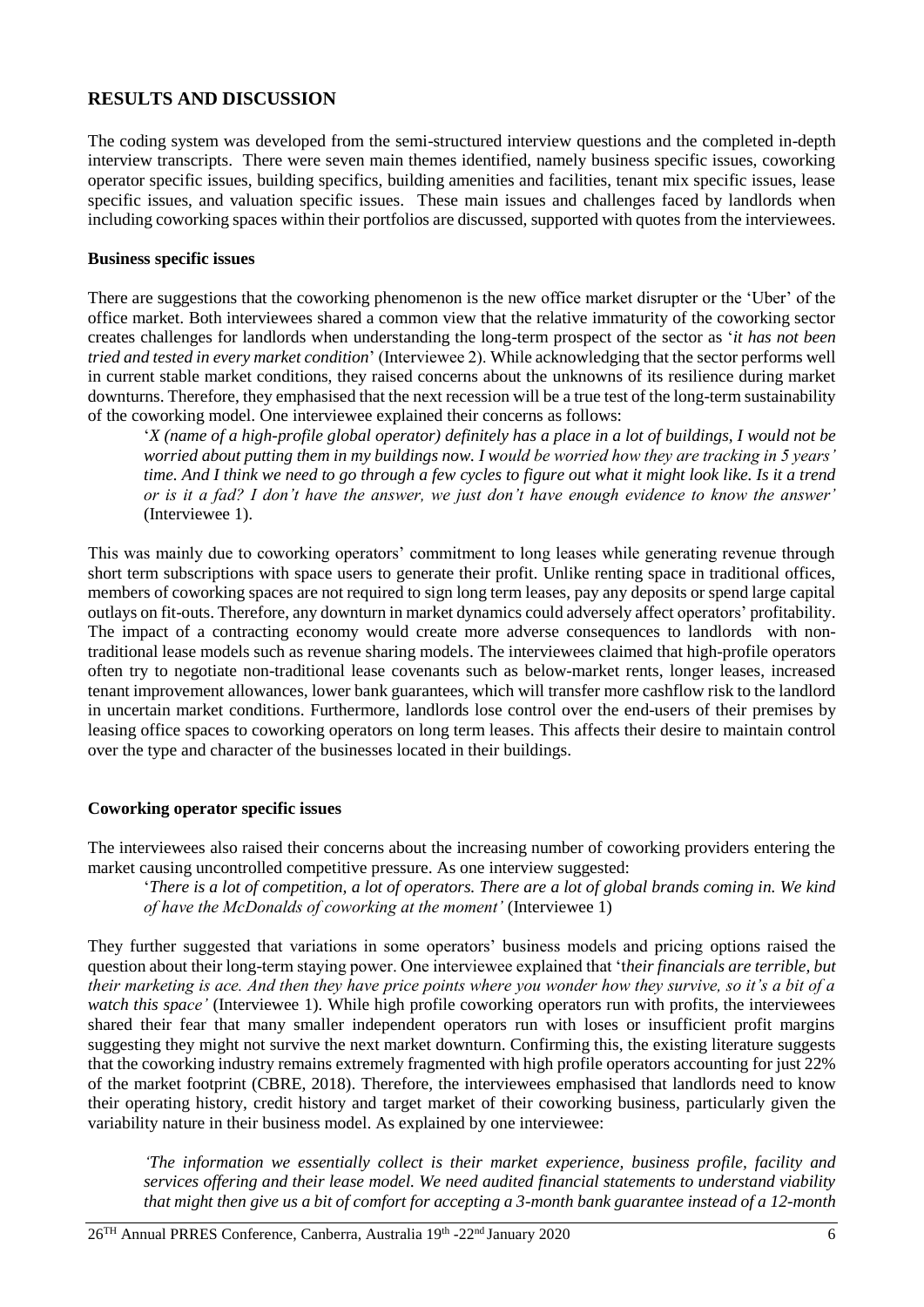*bank guarantee. These are really important because they identify any risks and strengths we are associated with' (Interviewee 1).*

Ultimately the landlord needs to ensure that coworking providers' profiles are appropriate to their building, its existing tenants and the neighbourhood. However, the limited track record and credit history of coworking operators creates additional investment risks when making that decision.

### **Building specific issues**

Both interviewees emphasised that for existing buildings, there is a challenge that the building floor plates may not facilitate the requirements of the coworking concept. In particular, the buildings used for coworking spaces must have efficient floor plates that consist of large uninterrupted, regular shaped floor plates, simplified building specifications and good natural light which create '*the feeling of space*' (Interviewee 2). Those floor spaces need to have long building spans which allow the spaces to be arranged for different types of work settings. Furthermore, the interviewees suggested that floor to ceiling height in floor spaces should be consistent throughout the space allowing efficient use of the floor space and good natural lighting and ventilation for coworking spaces. Therefore, buildings with smaller floor plates may not be appropriate for coworking as they limit the ability to facilitate dynamic, interactive and collaborative working environments.

Space intensification in flexible office spaces would place additional structural stress on building services if not designed for the future demands associated with such high density uses (Brittain et al. 2004). Therefore, both interviewees emphasised that the buildings where coworking spaces are located should have flexible building services which are capable to sustain the demand from space intensification. The buildings must have flexible building services such as HVAC systems, electrical systems, lighting, ICT and vertical transportation that are able to cope with the additional operational requirements. As explained by one interviewee:

*"you don't want coworking spaces to impact on any of your lifts or services. Those are the things you have to be really careful about because you don't want to put a coworking group on level 26 and then they are all using the lift at the same time at 9am and all the people from other floors are sitting downstairs waiting for lifts for 5 or 6 minutes. The impact on AC and services is massive as well (Interviewee 1).* 

Overall, coworking spaces place challenges on traditional office building designs as they are required to respond to the needs of higher occupant densities and extended working hours. Therefore, many landlords are required to invest substantial capital on building upgrades and expansions before having coworking spaces to facilitate additional structural stress on building services. However, the interviewees suggested that it might be difficult to conduct rational cost-benefit analysis for such upgrades. This is because there is no hardquantitative evidence available yet on the benefits of leasing space to coworking providers compared to leasing spaces to traditional tenants.

### **Issues with building amenities and facilities**

Both interviewees emphasised that typical office buildings should be reshaped to facilitate coworking spaces by designing office spaces with elevated service levels and higher-touch amenities to complement space users' lifestyle that merges the traditional distinctions between working and living. Their coworking spaces have access to various amenities and facilities such as 24/7 access, on-hand concierge, internal high-quality cafeterias, larger atria/lobbies and lounges and cybercafés. Furthermore, top-tier building amenities such as childcare facilities, gymnasiums, games rooms, yoga studios, meditation classes, green spaces within the premises, on-site secured lockers, bicycle storages, changing rooms and shower facilities within the building are common in buildings with flexible spaces as they are changing towards service-oriented buildings.

Both interviewees stated that high quality building amenities would create all-inclusive home environments for occupiers and enhance the physical and psychological wellbeing of coworking space users who work in high density office environments. They aimed to differentiate their spaces from the rest of coworking spaces by providing various amenities and services as part of the space design. The interviewees further suggested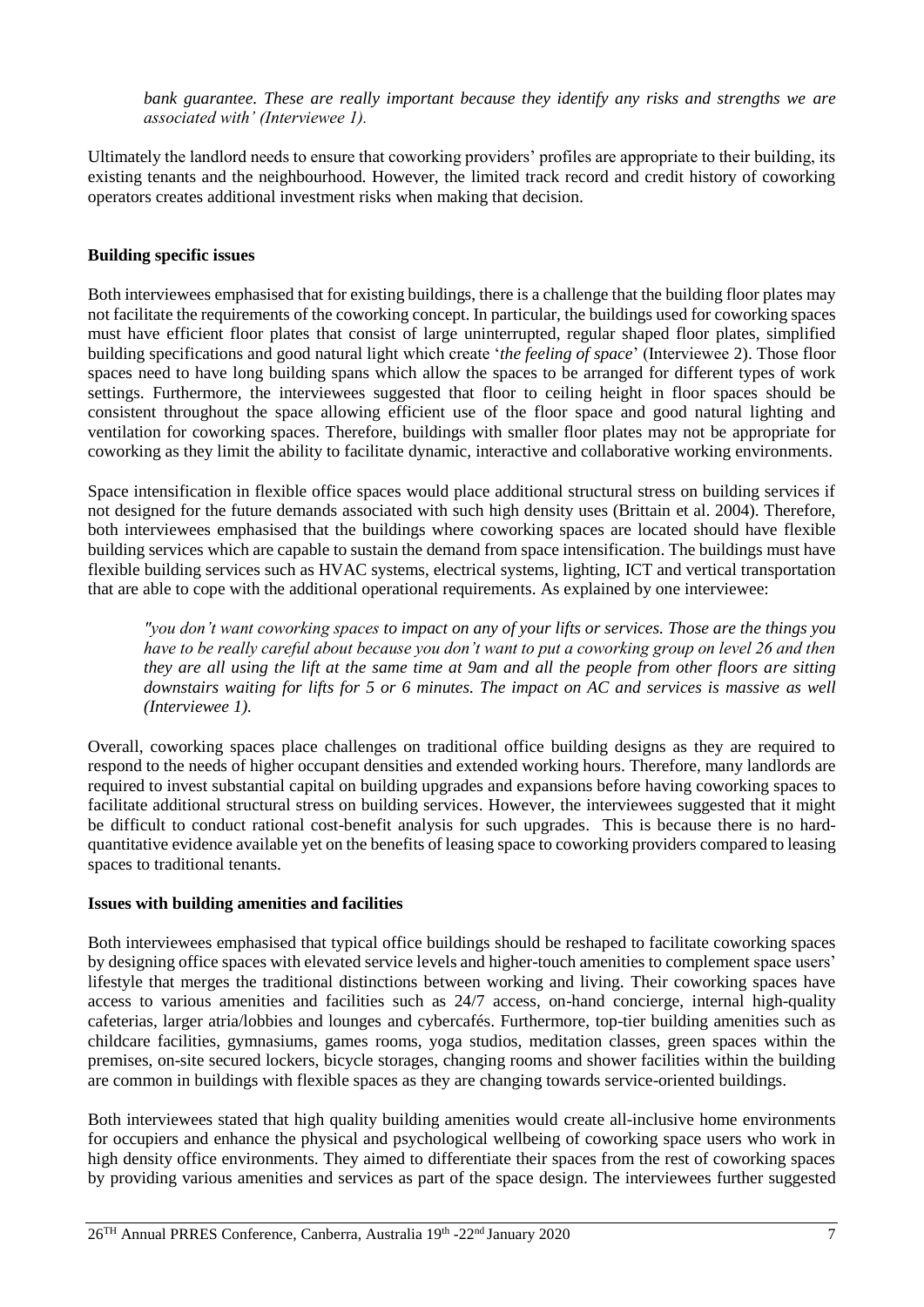that more and more space users demand diversity and variation in workplaces, however, offering a wide range of building amenities and services can be costly if the building was originally not designed with such features.

### **Tenant mix specific issues**

Both interviewees emphasised that when introducing coworking spaces into multi-tenanted buildings, landlords need to consider their existing tenant mix, compatibility between other tenants and coworking users, clarity as to the use of building common areas and security issues within the building. They further suggested that there will be potential negative dynamics if coworking spaces do not provide service and complement the property's and neighbourhood's incumbent corporate tenant mix. The interviewees explained it as follows:

*'Some of it will be about perception as well, I really have to know if half of my building is coming in in jeans and t-shirts or thongs or shorts. When I have 7 floors of top line law firm I've got to be very conscious that it has a real impact on their brand and reputation as well as my brand and reputation as a building owner when you try and nail your reputation as a building that attracts prime tenants' (Interviewee 1)*

*I think that when tenants come to the building and ask, "do you have a coworking group in the building?" and you say yes, and they say that's great, but they find out they are on the floor directly below them and share a lift rise then it is a different story. So, if it starts to impact on some of your other tenants you might not see that immediately from a valuation perspective but over time you will see that as a negative impact' (Interviewee 2).* 

The interviewees also noted that there will be several issues if coworking spaces were not placed in appropriate floor levels as it could cause issues with building systems and services and create disruption and security concerns to other occupiers. For example, one interviewee suggested that putting coworking on ground levels was one of their main strategies as it makes better use of lobbies and provides greater flexibility in how they manage peak demand for building systems and services.

*'We put a coworking group in the ground floor in one of our buildings. Essentially, they enter off the ground level and they have all this little basement levels down below and it is the perfect scenario because they don't impact on any of your lifts or services, you can segregate any of the mechanical services that allow you to separate things like AC as you need it' (Interviewee 1).* 

### **Lease specific issues**

Both interviewees suggested that landlords could face major issues with the operation of their assets if the lease agreement did not have sufficient provisions in relation to the use and operation of the premises by coworking operators and their members. Due to high intensity uses and longer operating hours, the provisions of leases with coworking operators should be different from traditional office leases. As explained by one interviewee, '*You can't just have a typical commercial lease anymore. Clauses now have to be things like utilise this space across the hallway as a function area and a café for both staff and clients and all that should get built into the lease*' (Interviewee 1). Both interviewees insisted that they only use net leases with coworking operators where tenants are responsible for operating expenses associated with their premises, however many coworking operators are reluctant to pay additional operating expenses related to their spaces. As suggested by one interviewee:

'*If they have an event, we might need to put a sweat system in. Coworking groups are generally very reluctant to contribute to those types of things. They consider them base building and the landlord's responsibility. The rest of the tenants shouldn't be penalised for my coworking group having an extra 50 people on the floor. So, they should clearly be drafted into the leases, like exclusive uses which if they need something that goes beyond our standard scope then it will be directly charged to them'* (Interviewee 1).

They further suggested that some established coworking operators demand above market rent incentives, fitout contributions, lower security deposits and longer than market lease terms which can have significant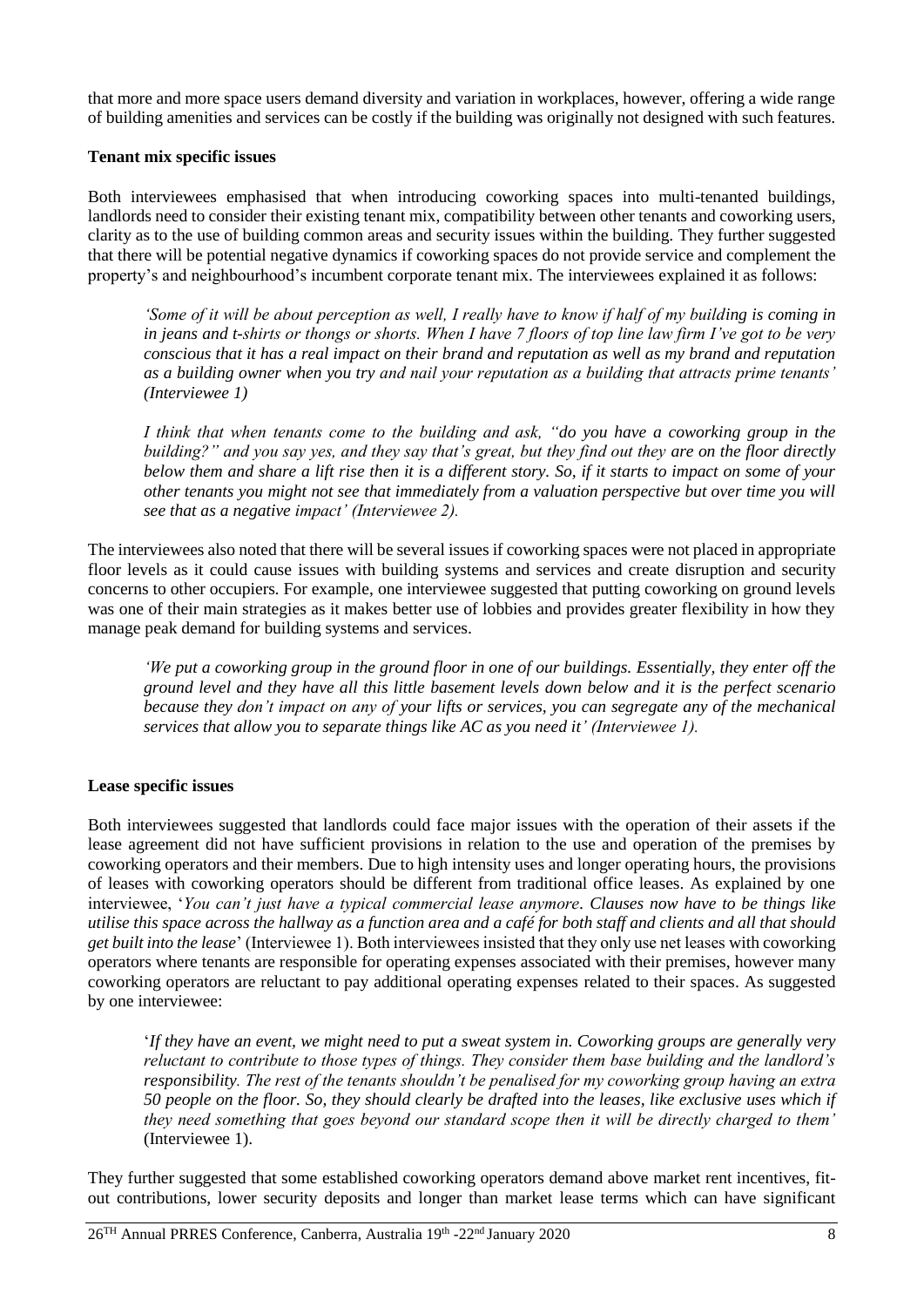implications on landlords' net operating income. Therefore, it is imperative to have well-defined lease provisions in the head lease in terms of landlord consent on subleasing, terms between the operator and the end-user, restrictions on use of space and associated amenities, minimum space requirements per user, building operation and maintenance responsibilities, operating expense sharing process, expansion and contraction rights and termination rights. To minimise the impacts of uncertainties associated with coworking spaces, it was recommended that landlords seek greater covenant protection in leases with coworking operators.

### **Valuation specific issues**

While both interviewees held the view that coworking spaces can increase the value of the property, they emphasised that the traditional valuation approaches were not necessarily suitable. For instance it is difficult to incorporate the impact of coworking spaces for commercial property values due to a lack of hard data supporting these views. They both confirmed their premium buildings which incorporate coworking spaces in prime locations, rarely command a capital value premium. One interviewee explained their experience with the valuation of a building with coworking spaces as follows:

'*I have a coworking provider on a management agreement; they have killed their budget every time, they have absolutely smashed it by 20, 35%, which means overall the owners of this building are going to get an extra \$50k a year in rent and NOI than we would otherwise if we were to use a traditional rental lease at market rent. Unfortunately, because coworking is so new there is not enough evidence'*  (Interviewee 1).

However, one interviewee suggested that there are some signals of growing awareness among valuers of the existence of the association between coworking spaces and their property values. The interviewee explained that they are '*definitely starting to see some valuers putting some "do you have a coworking space in the building?" type questions when they are doing a walk around, however I haven't seen cap rates move because of it. So, I don't think that it is there yet*' (Interviewee 2).

The interviewees suggested that the presence of high-profile coworking operators in their buildings has helped to generate demand from other tenants who have varying space demand due to their ability to use coworking spaces if they require more desks for their peripheral workforce. However, they strongly believed that the impact of coworking spaces on property values will only become apparent when the industry matures and weathers a full economic cycle with sufficient data to prove the link between flexible spaces and higher returns.

## **CONCLUSION**

Landlords are incorporating coworking spaces into their office portfolios to meet the growing demand for flexible, scalable, collaborative spaces with short term leases. The findings from the two case study analysis included challenges associated with business, financial, tenant mix, building specific, lease and valuation specific issues. Both interviewees highlighted the importance for users to enjoy coworking vibrant hubs. For instance, popularity to provide engaging breakout and networking areas is a major consideration, together with facilities incorporating refreshments and social engagement, diversity and individual experiences such as courtyards, cafes and social destinations.

Other key points of consideration include the size of the floorplate and the associated space intensification, coupled with the additional building stress. With the growing demand for office environments offering social connectivity and interaction, there will be the ongoing requirements for the landlord to invest in the co working modernisation and upkeep of their building asset.

Additionally, large scale landlords' investment behaviours and experiences will alter. For instance, the requirement to invest capital for the modification of existing traditional commercial office space, into coworking hubs; and simultaneously maintain the stability of their cash flows. Furthermore, the case study organisations generally own prime quality buildings located in prime locations. Therefore, the findings of this research must be seen as only truly representative of the groups that participated in this research. A study addressing the analysed themes in small scale, less sophisticated coworking spaces would add another dimension to the findings of this research.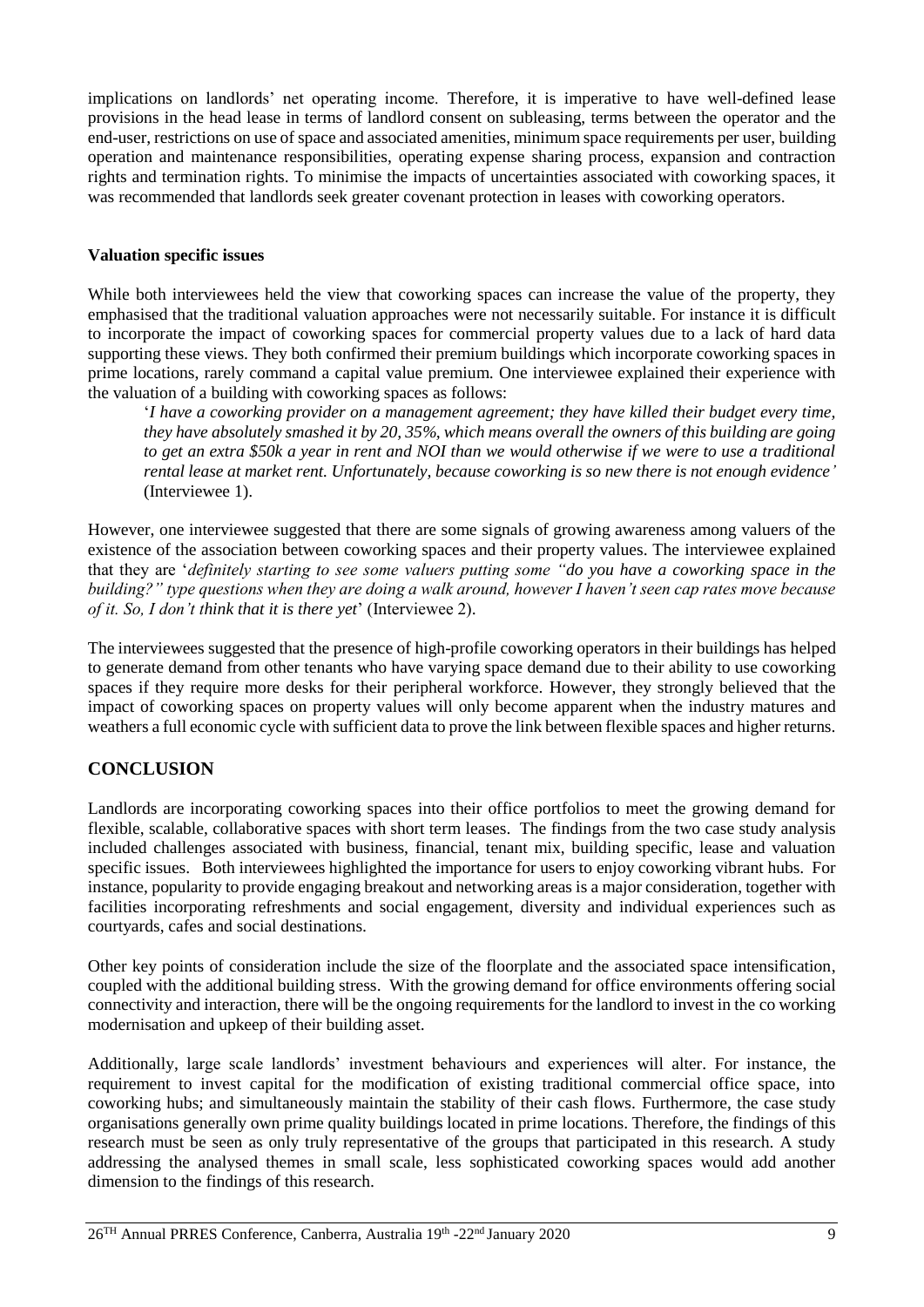### **REFERENCES**

Boucher, D.L. (2018). Australia ranks  $7<sup>th</sup>$  globally in co-working, <https://theurbandeveloper.com/articles/australia-ranks-seventh-in-global-presence-of-co-working-operators> (Retrieved 9th November 2018).

Bouncken, R.B. and Reuschl, A.J. (2016), Coworking-spaces: how a phenomenon of the sharing economy builds a novel trend for the workplace and for entrepreneurship, *Review of Managerial Science*, Vol. 3, pp. 1- 18.

Brodel, D., Disho, S., Pibal, F., (2015), Alps-Adria Coworking. Empiric Survey about the Status Quo and Potential of the Coworking Concept in the Alps-Adriatic Region. Carinthia University of Applied Sciences, School of Management

Brown, J. (2017), Curating the "Third Place"? Coworking and the mediation of creativity, *Geoforum*, Vol. 82, pp. 112–126

Brunelle, E. (2013), Leadership and Mobile Working: The Impact of Distance on the Superior-Subordinate Relationship and the Moderating Effects of Leadership Style, *International Journal of Business and Social Science*, Vol. 4, No. 11, pp. 1-14.

Bryant, S.E. (2003), The role of transformational and transactional leadership in creating, sharing and exploiting organizational knowledge, *Journal of Leadership & Organizational Studies*, Vol. 9, No. 4, pp. 32- 44.

Cameron, C. (2012), Coworking Offices– The Emerging Trend and Implications for Queensland in an era of High-speed Broadband, Department of Employment, Economic Development and Innovation, Queensland Government.

CBRE (2018). Exploiting the agile revolution: Prospects for landlords and investors, [https://www.cbre.co.uk/research-and-reports/Asia-Pacific-Major-Report--Exploiting-the-Agile-Revolution-](https://www.cbre.co.uk/research-and-reports/Asia-Pacific-Major-Report--Exploiting-the-Agile-Revolution-Prospects-for-Landlords-and-Investors-Oct)[Prospects-for-Landlords-and-Investors-Oct](https://www.cbre.co.uk/research-and-reports/Asia-Pacific-Major-Report--Exploiting-the-Agile-Revolution-Prospects-for-Landlords-and-Investors-Oct) (Retrieved 22nd October 2018)

CBRE, 2018. Building value: Coworking and property valuation, [https://www.cbre.com.au/research](https://www.cbre.com.au/research-reports/Asia-Pacific-ViewPoint---Building-Value-Coworking-and-Property-Valuation-November-2018)[reports/Asia-Pacific-ViewPoint---Building-Value-Coworking-and-Property-Valuation-November-2018](https://www.cbre.com.au/research-reports/Asia-Pacific-ViewPoint---Building-Value-Coworking-and-Property-Valuation-November-2018) (Accessed 2nd September 2019)

Chacago Business (2019), Does Coworking space help or hurt a building's value? [https://www.chicagobusiness.com/commercial-real-estate/does-co-working-space-help-or-hurt-buildings](https://www.chicagobusiness.com/commercial-real-estate/does-co-working-space-help-or-hurt-buildings-value)[value](https://www.chicagobusiness.com/commercial-real-estate/does-co-working-space-help-or-hurt-buildings-value) (accessed 9/10/2019).

Chuah, V., (2016), Beyond the Core: The Role of Co-working Spaces in Local Economic Development. (Masters Thesis). Columbia University Available at:. <https://academiccommons.columbia.edu/catalog/ac:200240> (accessed 2/10/17).

Creswell, J. 2009. Research design: Qualitative, quantitative, and mixed methods approaches (3rd ed.). Thousand Oaks, CA: Sage Publications.

Crosby, N., Gibson, V. and Murdoch, S. (2003). UK commercial property leases: landlord and tenant mismatch. Urban Studies, 40(8), 1487 – 1516.

Crosby, N., Hughes, C. and Murdoch, S. (2006). Flexible leasing and the small business tenant. Paper presented at 12th Pacific Rim Society Conference, Auckland, New Zealand.

Dixon, M. and Ross, P. (2011), VWork: Measuring the benefits of agility at work, Regus/Unwired, [On-line] [http://www.regus.com/images/Regus-VWork-7-nocrops\\_tcm304-39506.pdf](http://www.regus.com/images/Regus-VWork-7-nocrops_tcm304-39506.pdf) (May 2011).

Dunn, N. (2003). The UK property market: impact of the code of practice for commercial leases in England and Wales. European Retail Digest (Spring), 37, 46 – 47.

Edward, C. and Krendel, P. (2007). Institutional leases in the 21st century. London: EG Books – A division of Reed Business Information.